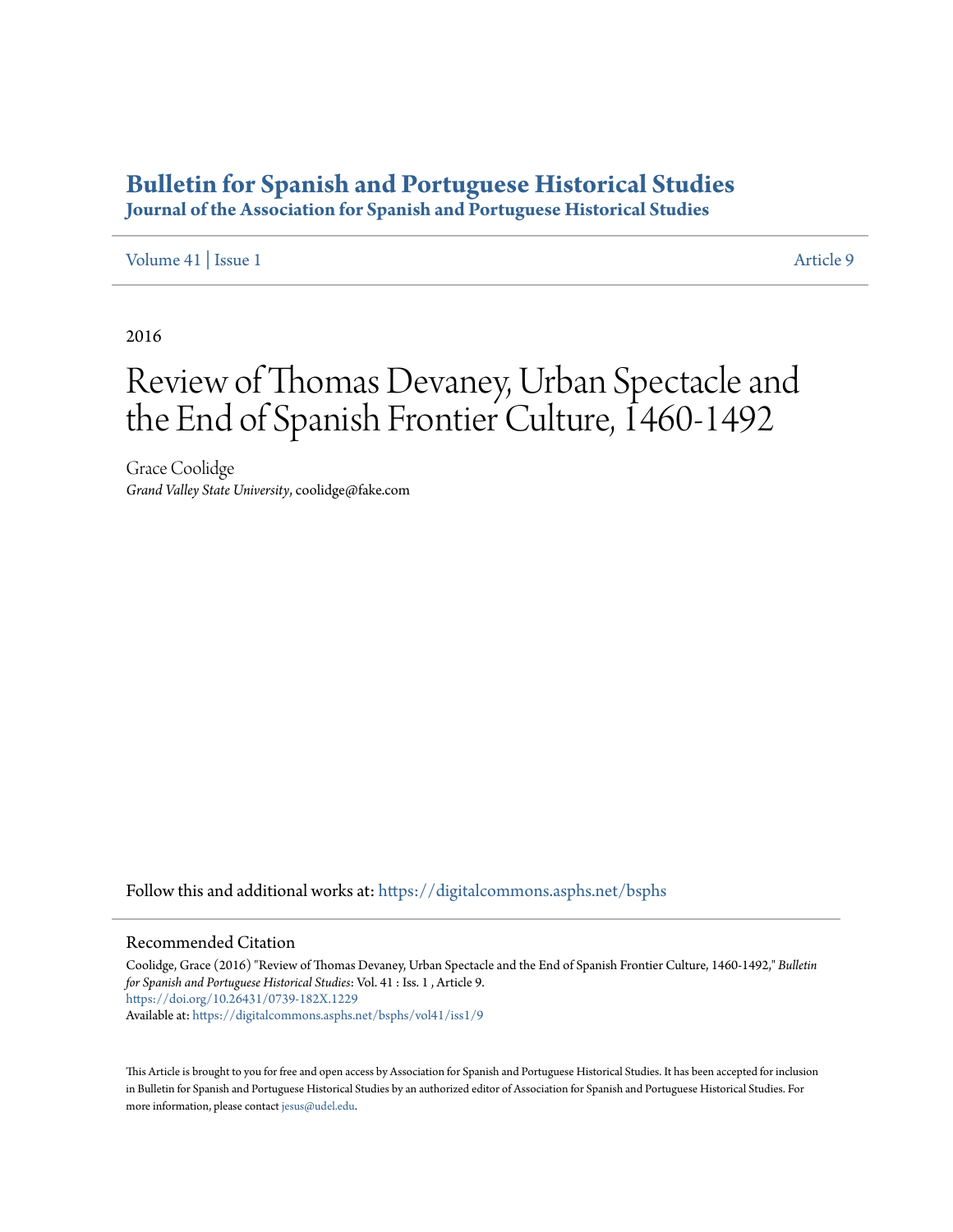## **Devaney, Thomas.** *Urban Spectacle and the End of Spanish Frontier Culture, 1460–1492***. Philadelphia: University of Pennsylvania Press, 2015. 246 pp.**

In this well–conceived book, Thomas Devaney examines the role urban spectacles and pageants played on the Granadan frontier in late fifteenth–century Spain. Devaney defines the frontier not as an encounter between civilization and wilderness (as it was in the United States), but a series of peaceful and hostile interactions between the different cultures of Christian Spain and Muslim Granada. He interprets the "borderland region" as having no concrete boundaries, defined by simultaneous war and cultural exchange where different groups came into contact with each other but did not meld (11). In this context, Devaney uses public spectacles to explore how Christians and non–Christians interacted with each other since the ambiguous nature of these spectacles meant that they could be simultaneously subversive and authoritative. Devaney argues that in the 1460s spectacles were contradictory because they were aimed at an audience of frontier dwellers who both fought and traded with Muslims. These earlier spectacles promoted war with Granada, but presented this war as contained enough not to threaten the livelihoods of a population that depended on Muslim trading partners and lived with an uneasy degree of daily *convivencia*. By the 1480s, however, attitudes had hardened towards religious minorities as the Catholic Kings moved closer to a complete conquest of Granada. In consequence, public spectacles also shifted, portraying religious minorities either as threats who must be neutralized or as unwelcome, irrelevant guests. The attempt to sustain the difficult co–existence of the earlier frontier, "amiable enmity" as Devaney terms it, was abandoned in both festivals and daily life. In this view, spectacles both reflected and accelerated public sentiments towards religious minorities in a series of complex interactions that Devaney explores throughout the book.

Devaney begins by analyzing the nature of spectacles through focusing on the interaction between knightly tournaments and their clerical critics. He uses this example to illustrate the complicated interactions between the dominant meanings intended by the sponsors of the festivals and the reactions of actual participants and observers. Devaney argues that these reactions fell within a limited range that can be uncovered even though individual reactions to spectacles and festivals are rarely available. The structure of cities also affected how festivals were staged and perceived. Devaney contrasts the elite perspective on Córdoba which focused on a favorable climate, natural beauty, and imposing monuments with the perspective of people of lower–social status who viewed the city in terms of personal relationships, neighborhoods, and notable events. These differing viewpoints necessarily affected how festivals were both designed and perceived, an issue that Devaney continues to examine as he analyzes specific spectacles in Jaén, Córdoba, and Murcia.

In the 1460s, Jaén was dominated by Miguel Lucas de Iranzo who had been transformed from a farmer's son to a knight in the service of Henry IV of Castile by a public ceremony on a frontier battlefield. His goal in Jaén was to renew the war with Granada, and he employed an impressive array of spectacles designed to convince the